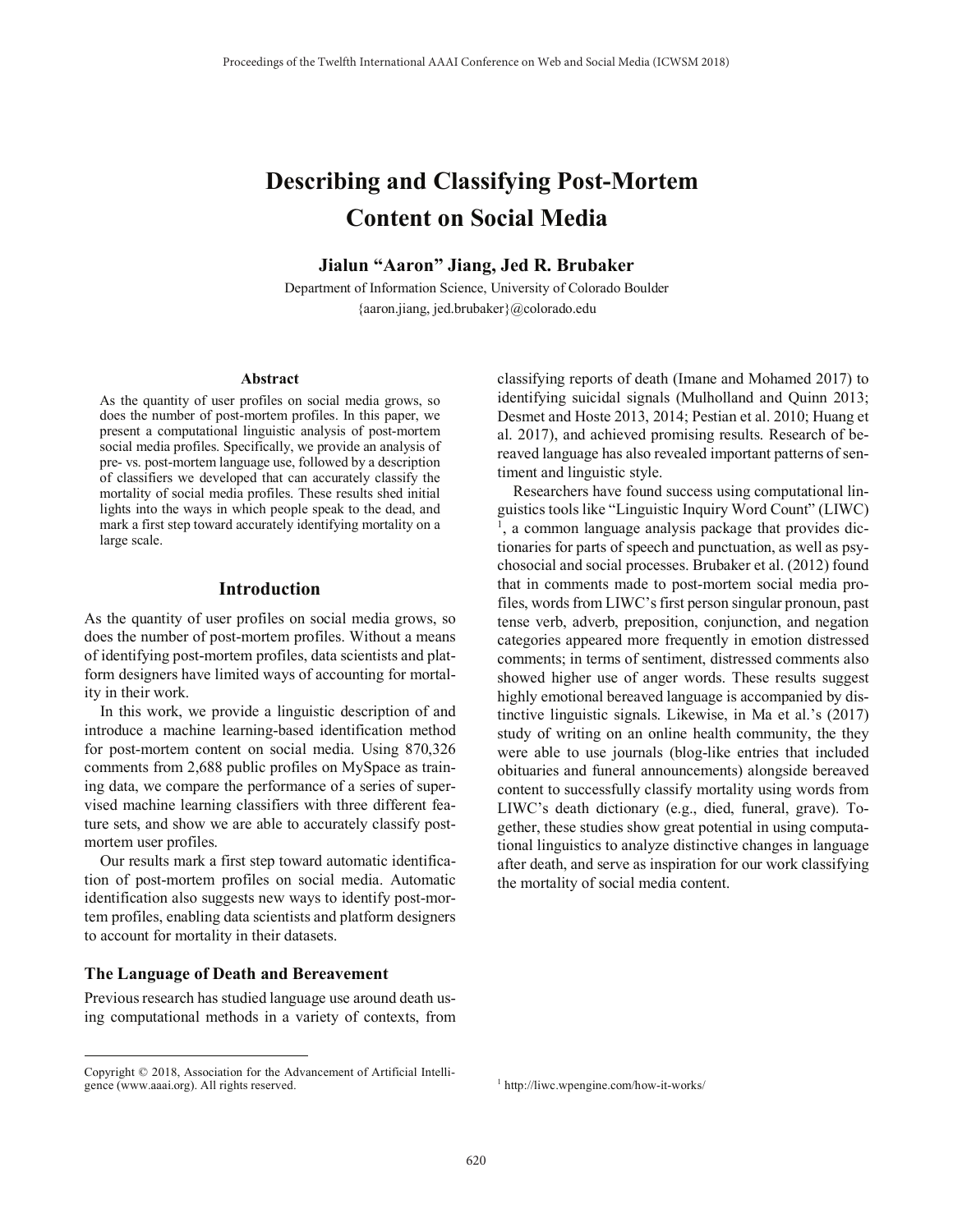## **Data**

The data used for the work we present in this paper are a subset of comments collected from profiles of 13,200 deceased MySpace users in April 2010. Deceased profiles were identified using MyDeathSpace (MDS), a website dedicated to connecting obituaries and/or news of deaths to existing MySpace profiles. At the time of collection, MDS contained more than 15,000 user-submitted entries, as well as notes including additional information and links to other online content (e.g., newspaper articles).

 For this study, we first limited our sample to comments posted to publicly visible profiles of users who lived in the United States and who had been dead for at least three years. The subset used for this study consists of 1,463,096 randomly selected comments posted to 4,725 publicly visible profiles by 303,276 unique comment authors.

 To verify mortality, each profile was hand-checked by one of the researchers using comments posted to the profile or changes made to the profile itself (e.g., adding "RIP" or "In memory of" to the profile name). Further data preprocessing reduced the number of comments and consequently the number of associated profiles in our training data, which we describe next.

 During pre-processing, we removed comments identified as spam from our dataset. We aggressively removed spam by removing all comments without English characters or contained links to other websites.

 Next, we cleaned the remaining data by removing all HTML tags, all names, all nicknames, and all non-English characters from the comments. Names were identified using a list of first names published by US Census in 1990, and a list of common nicknames (e.g., Ben for Benjamin)<sup>2</sup>. We then substituted common Internet word abbreviations with their full forms in all comments (e.g., "luv" was substituted by "love"). We also substituted different variants of the phrase "rest in peace" with the abbreviation "rip."

 Finally, we removed profiles that had less than five premortem or post-mortem comments to ensure each profile has enough data to be classified, which further reduced the number of comments and profiles. Our spam cleaning process along with extra pre-processing excluded 592,770 comments, leaving us 870,326 comments for the final dataset. Descriptive statistics of the final dataset used for our classification tasks are shown in Table 1.

### **Analysis of Post-Mortem Language**

We started by examining differences between the length of pre- and post-mortem content. The average word count of post-mortem comments ( $\mu$  = 48.79) is significantly greater than pre-mortem comments ( $\mu$  = 23.22) (Mann-Whitney U

1

| Total comments                           | 870,326          |
|------------------------------------------|------------------|
| Total profiles                           | 2,688            |
| Post-mortem comments                     | 324,089 (37.24%) |
| Pre-mortem comments                      | 546,327 (62.76%) |
| Average comments per profile             | 323.78           |
| Median comments per profile              | 169.50           |
| Average words per comment                | 32.74            |
| Average post-mortem comments per profile | 120.57           |
| Average pre-mortem comments per profile. | 203.21           |

*Table 1: Descriptive statistics of the final dataset.* 

 $= 5.9 \times 10^{10}$ , p < 0.001), confirming what Getty et al. (2011) found on a smaller dataset.

 Next, we looked at differences in linguistic characteristics. Existing work shows that linguistic characteristics are strong indicators of bereaved communication (Getty et al. 2011) and emotional distress (Brubaker et al. 2012) on postmortem profiles. Following this work, we used LIWC to provide a score between 0-100 for each body of text (normalized to 0-1 in our analysis), indicating the proportion of words in the text contained in the dictionary for each given category.

 We conducted Mann-Whitney U-tests to compare the mean differences in the LIWC metrics studied in Getty et al.  $(2011)$  and Brubaker et al.  $(2012)$ . To account for multiple comparisons, p-values were corrected using the Holm-Bonferroni method. Descriptive statistics, p-values, and effect sizes (Cohen's d) are shown in Table 2.

 These results show that the linguistic characteristics identified as important in previous work are also strong indicators of mortality in our dataset. Post-mortem comments showed higher word count, greater use of second-person pronouns, and sadness words with medium effect sizes (|d|  $> 0.5$ ), and greater use of first-person pronouns, negative emotion, and present tense with small effect sizes ( $|d| > 0.2$ ). Higher word count may indicate that post-mortem comments take more time to construct, and higher use of present tense, first-person pronouns may indicate post-mortem comment authors were writing with low psychological distance (Cohn, Mehl, and Pennebaker 2004) as would be expected if they were personally connected to the deceased, which is also indicated by higher use of second-person pronouns. Finally, higher use of negative emotion, sadness words may, understandably, indicate that comment authors were expressing grief.

<sup>2</sup> https://deron.meranda.us/data/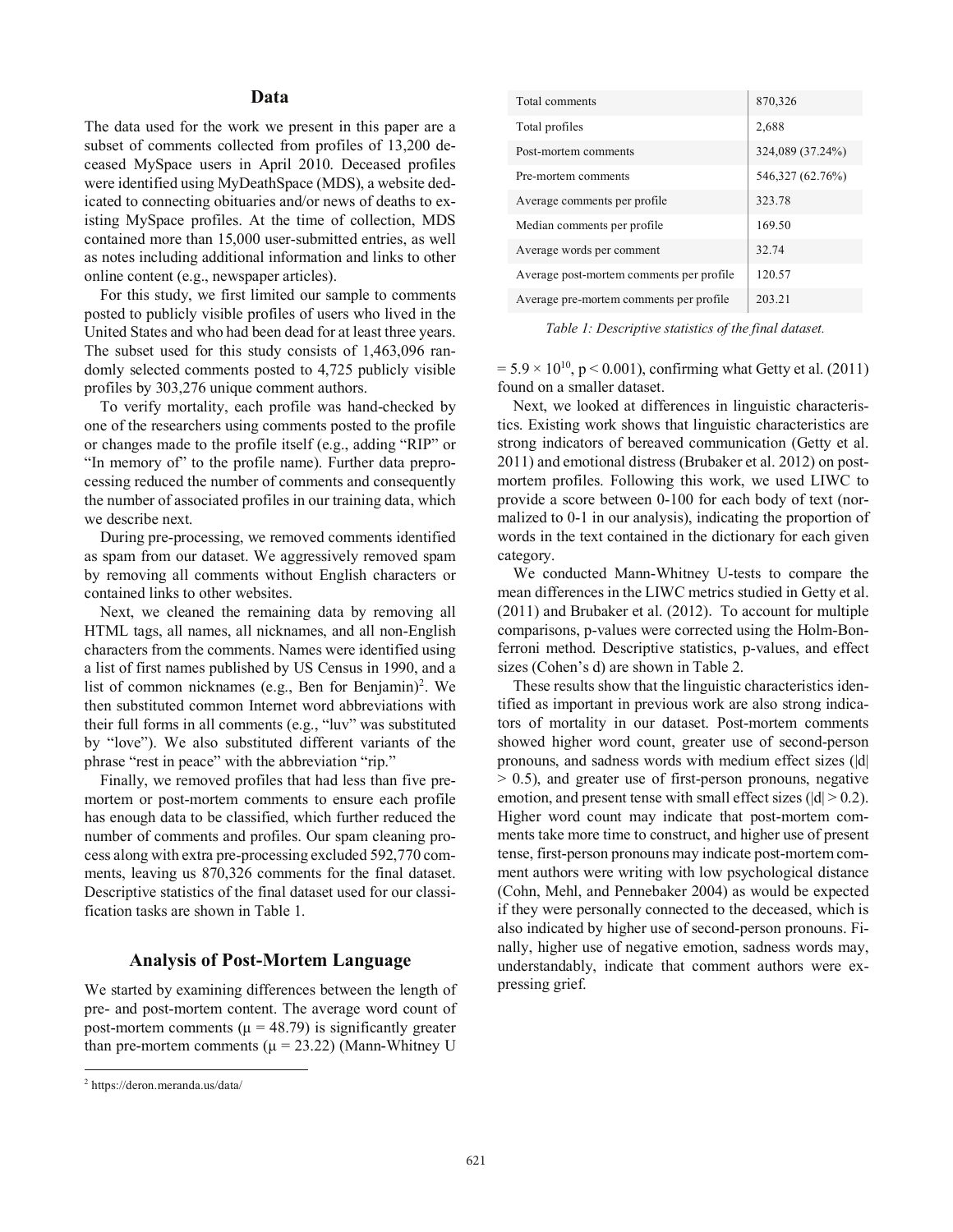| LIWC<br>Metric             | Pre-mortem | <b>Post-mortem</b> | p      | d        |
|----------------------------|------------|--------------------|--------|----------|
| Word count                 | 0.232      | 0.488              | $\ast$ | $-0.523$ |
| First person<br>pronoun    | 0.067      | 0.092              | $\ast$ | $-0.361$ |
| Second per-<br>son pronoun | 0.051      | 0.093              | $\ast$ | $-0.549$ |
| Past tense                 | 0.028      | 0.034              | $\ast$ | $-0.122$ |
| Adverb                     | 0.056      | 0.058              | *      | $-0.023$ |
| Preposition                | 0.078      | 0.075              | $\ast$ | 0.041    |
| Conjunction                | 0.044      | 0.048              | $\ast$ | $-0.090$ |
| Negation                   | 0.014      | 0.012              | $\ast$ | 0.045    |
| Social pro-<br>cesses      | 0.140      | 0.191              | *      | $-0.389$ |
| Positive<br>emotion        | 0.079      | 0.067              | $\ast$ | 0.129    |
| Anger                      | 0.011      | 0.005              | *      | 0.165    |
| Sadness                    | 0.007      | 0.040              | $\ast$ | $-0.682$ |
| Negative<br>emotion        | 0.026      | 0.050              | *      | $-0.352$ |
| Articles                   | 0.029      | 0.026              | $\ast$ | 0.068    |
| Six-letter<br>words        | 0.089      | 0.079              | *      | 0.089    |
| Discrepancy                | 0.014      | 0.015              | *      | $-0.028$ |
| Present tense              | 0.104      | 0.124              | $\ast$ | $-0.215$ |

*Table 2: Mann-Whitney U-tests results and descriptive statistics of pre- and post-mortem comments. \* p < 0.0001* 

## **Classifying Profiles**

Having confirmed significant differences between pre- and post-mortem language in our dataset, we proceeded to develop classifiers. In this section, we present a machine learning classification task to classify if a profile is pre-mortem or post-mortem (i.e., whether the profile owner is alive or dead). We discuss the classification methods used in the task and their associated classification results.

#### **Classification Task**

We sought to classify whether a profile is pre-mortem or post-mortem based on all comments posted on the profile. Our unit of analysis here is the concatenated comments of each profile. Since all the profiles in our dataset are postmortem, we randomly selected half of the profiles to be "pre-mortem" and excluded any comments added post-mortem. The remaining half became the post-mortem profiles. A naïve but understandable assumption might be that "rip" unambiguously indicates someone's death. Therefore, we first developed a simple baseline rule-based classifier: Classify a profile as post-mortem if the text from the profile

contains the word "rip", and pre-mortem otherwise. To compare with the baseline classifier, we then implemented four commonly used text classifiers: Multinomial Naive Bayes (NB), Logistic Regression (LR), Linear SVM (SVM), and Boosted Trees. NB, LR, and SVM were implemented with the Python machine learning library scikit-learn; Boosted Trees was implemented with the XGBoost system developed by Chen & Guestrin (2016).

 For these four classifiers, we compared three different feature sets:

- (1) n-gram features ( $n = 1,2,3$ ) with TF-IDF weights;
- (2) features derived from computational linguistic tools (CLT): style, topic, and sentiment measures from LIWC (Tausczik and Pennebaker 2010), Empath's default categories (Fast, Chen, and Bernstein 2016) and VADER (Hutto and Gilbert 2014); and
- (3) the combination of  $(1)$  and  $(2)$ .

 We removed VADER's *compound* metric from our feature sets for two reasons: First, its value can be negative, which is incompatible with our chi-squared feature selection and Naive Bayes classifier. Second, the *compound* metric's collinearity with VADER's *pos*, *neg*, and *neu* also makes it a redundant feature.

 For feature sets (1) and (3), we additionally conducted chi-squared feature selection due to the large number of features derived from our n-gram model. The number of features that we used in feature selection ranged from 1,000 to 10,000 in 1,000 intervals. We evaluated our classifiers using F1 scores and 10-fold cross validation.

 Table 3 shows the best performance of each classifier from feature selection in each feature set. The baseline classifier performed with an F1 score of 0.74, but still not as

|                   |                 | Accuracy | F1    | Precision | Recall |
|-------------------|-----------------|----------|-------|-----------|--------|
|                   | <b>Baseline</b> | 0.696    | 0.736 | 0.697     | 0.778  |
| n-gram            | NB              | 0.835    | 0.837 | 0.901     | 0.782  |
|                   | LR              | 0.856    | 0.858 | 0.946     | 0.785  |
|                   | <b>SVM</b>      | 0.862    | 0.866 | 0.952     | 0.794  |
|                   | <b>XGBoost</b>  | 0.876    | 0.881 | 0.942     | 0.827  |
| CLT               | NB              | 0.593    | 0.720 | 0.578     | 0.953  |
|                   | <b>LR</b>       | 0.750    | 0.769 | 0.775     | 0.764  |
|                   | <b>SVM</b>      | 0.789    | 0.793 | 0.846     | 0.747  |
|                   | <b>XGBoost</b>  | 0.821    | 0.828 | 0.884     | 0.779  |
| n-gram<br>$+ CLT$ | NB              | 0.846    | 0.840 | 0.961     | 0.746  |
|                   | LR.             | 0.856    | 0.858 | 0.939     | 0.790  |
|                   | <b>SVM</b>      | 0.865    | 0.865 | 0.952     | 0.793  |
|                   | <b>XGBoost</b>  | 0.874    | 0.881 | 0.940     | 0.829  |

*Table 3: Classification metrics of profile level classifiers. Classifier with the best F1 score is shown in bold.*